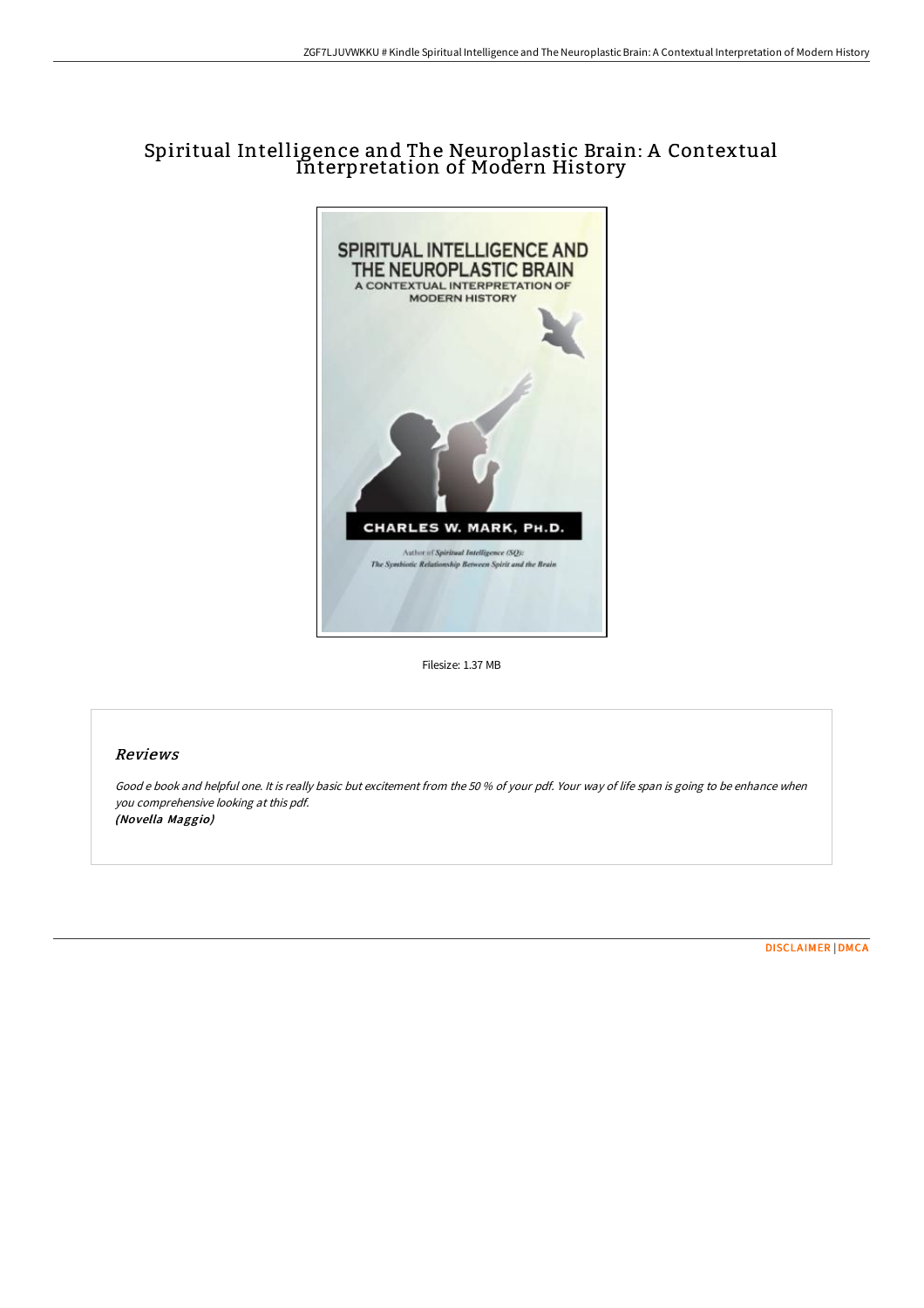### SPIRITUAL INTELLIGENCE AND THE NEUROPLASTIC BRAIN: A CONTEXTUAL INTERPRETATION OF MODERN HISTORY



To download Spiritual Intelligence and The Neuroplastic Brain: A Contextual Interpretation of Modern History PDF, make sure you access the link beneath and download the document or get access to other information which might be relevant to SPIRITUAL INTELLIGENCE AND THE NEUROPLASTIC BRAIN: A CONTEXTUAL INTERPRETATION OF MODERN HISTORY ebook.

AUTHORHOUSE, United States, 2010. Paperback. Book Condition: New. 229 x 152 mm. Language: English . Brand New Book \*\*\*\*\* Print on Demand \*\*\*\*\*.Our brains are getting wired differently in the world of digital technology, information revolution, and in the inter-cultural world of global society. Think of the new vocabulary: Global brain, collective intelligence, global village, and cyberspace. That should tell us something about the neural rewiring that is taking place inside of our brains, whether or not we are aware of it. The fact that the human brain changes throughout a person s life in response to intellectual stimulation, physical exercise, exposure to new cultural environments, learning opportunities, and challenges is a revolutionary discovery. Till twenty years ago neuroscientists believed in the conventional theory that the brain s ability at making new neural connections stopped before a child entered adolescence. That is the old dogma. There is a Second Copernican Revolution taking place inside of our brains, writes the author, quoting Carl Zimmer. Some experts are suggesting that we are already living in what Richard Restack calls the neurosociety. Ray Kurzweil, the futurist, is predicting that by 2045 A.D., human beings will be living in an era of singularity, when non biological machines invented by human brains and human ingenuity are going to outsmart human intelligence billions of times. What is going to be the fate of the human spirit, human spirituality, the feeling of connection to a force and power that is greater than us (God), our ability to use spiritual imagination and our intelligence? Are we progressively moving away from religion and community-based spirituality into the spirituality of different strokes for different folks? In his groundbreaking book, Spiritual Intelligence and The Neuroplastic Brain: A Contextual Interpretation of Modern History, Charles W. Mark takes the reader on a journey...

 $\boxed{=}$ Read Spiritual Intelligence and The Neuroplastic Brain: A Contextual [Interpretation](http://www.bookdirs.com/spiritual-intelligence-and-the-neuroplastic-brai-1.html) of Modern History Online  $\sqrt{m}$ Download PDF Spiritual Intelligence and The Neuroplastic Brain: A Contextual [Interpretation](http://www.bookdirs.com/spiritual-intelligence-and-the-neuroplastic-brai-1.html) of Modern History